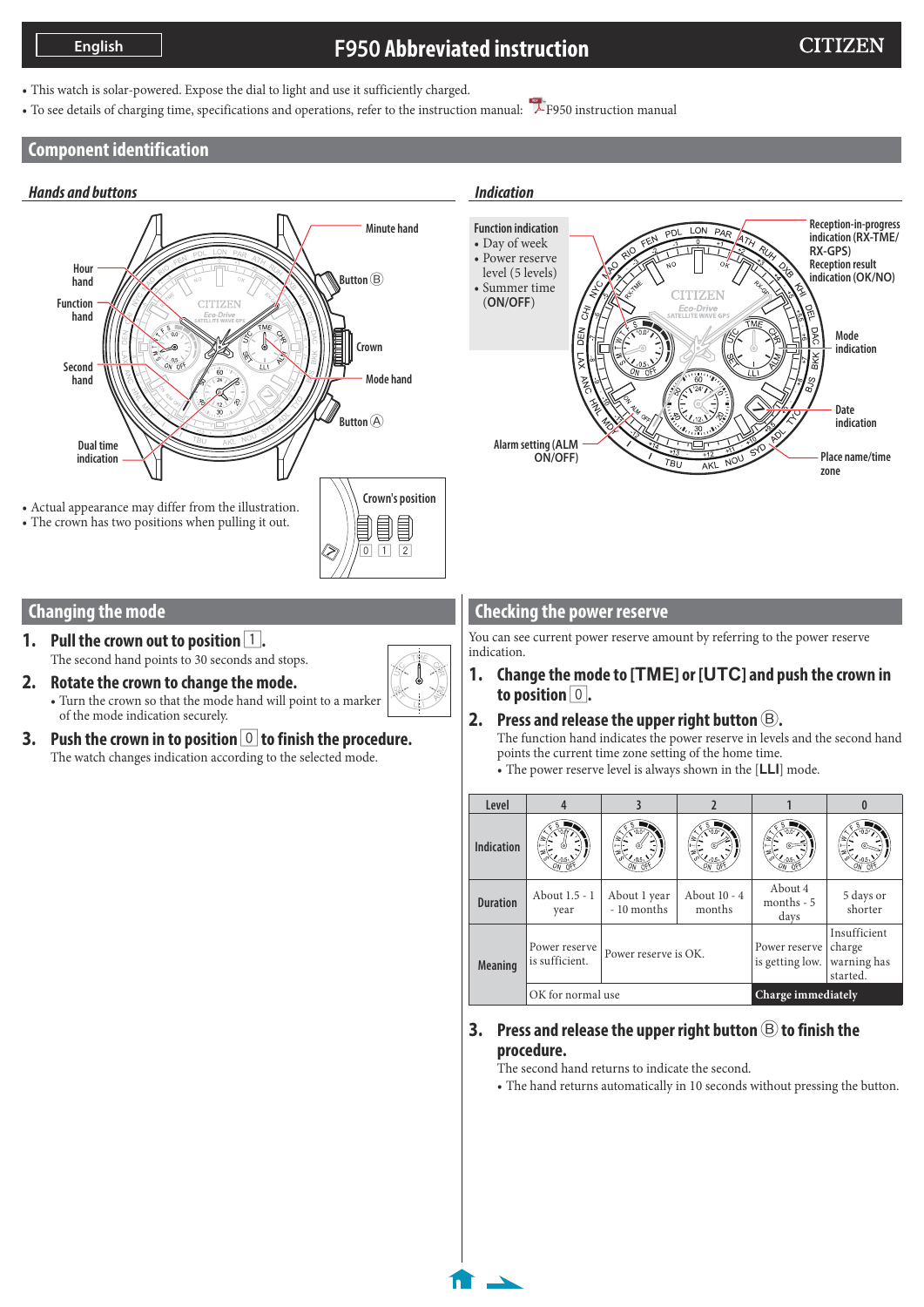# **Checking power generation amount (Light-Level Indicator)** 7 7 7 7

#### **1. Change the mode to [LLI] and push the crown in to position**  0**.**

The function hand indicates the power reserve amount in levels.

# 2. Press and release the upper right button  $\circledB$ .

- The second hand indicates power generation amount in level.
- Power generation amount is measured in 1-second interval and indicated in levels.



#### **3.** Press and release the upper right button  $\circledB$  to finish the **procedure.**

The second hand returns to indicate the second.

• It returns to current time indication automatically in about 30 seconds without pressing the button.

# **Checking the reception result of the satellite signal**

7 7 7 **1. Change the mode to [TME] or [UTC] and push the crown in to position** 0**.**

# **2.** Press and release the lower right button  $(A)$ .

The second hand indicates the result of the last reception.

| 0K             | ΝО      | Reception was successful. |
|----------------|---------|---------------------------|
| N <sub>0</sub> | $O_{K}$ | Reception failed.         |

• The indication shows the result of the last reception, regardless types of received information, or information of location or time.

# **3.** Press button (A) to finish the procedure.

The second hand returns to indicate the second.

• The hand returns automatically in 10 seconds without pressing the button.

# **Receiving the satellite time signal**

• To cancel the reception, press and hold any button until the second hand returns to indicate the second.

# **Obtaining location information**

The watch sets the world time and adjusts the time and calendar for the home time automatically using location information obtained.

• It may take 30 seconds - 2 minutes to obtain location information.

- **1. Change the mode to [TME] or [UTC] and push the crown in to position** 0**.**
- **2.** Press and hold the upper right button  $\circledB$  for 2 seconds until **the second hand points "RX-GPS".**

• After finishing the reception, the second hand indicates the new setting and returns to indicate the second.

#### **Time reception**

• It may take 3 - 30 seconds to receive time information.

- **1. Change the mode to [TME] or [UTC] and push the crown in**  to position  $|0|$ .
- **2.** Press and hold the lower right button  $\bigcirc$  for 2 seconds until **the second hand points "RX-TME".**
	- After finishing the reception, the second hand indicates the reception result and returns to indicate the seconds.

#### **Leap second reception**

- It may take 36 seconds 13 minutes to receive time information.
- **1. Change the mode to [TME] or [UTC] and push the crown in to position** 0**.**
- **2.** Press and hold the lower right button  $\bigcirc$  for 7 seconds. • Release the button after the second hand points "**RX-TME**" and turns fully around to point "**RX-TME**" again.

Reception starts.

 $\leftarrow$  fr  $\rightarrow$ 

• After finishing the reception, the second hand indicates the reception result and returns to indicate the seconds.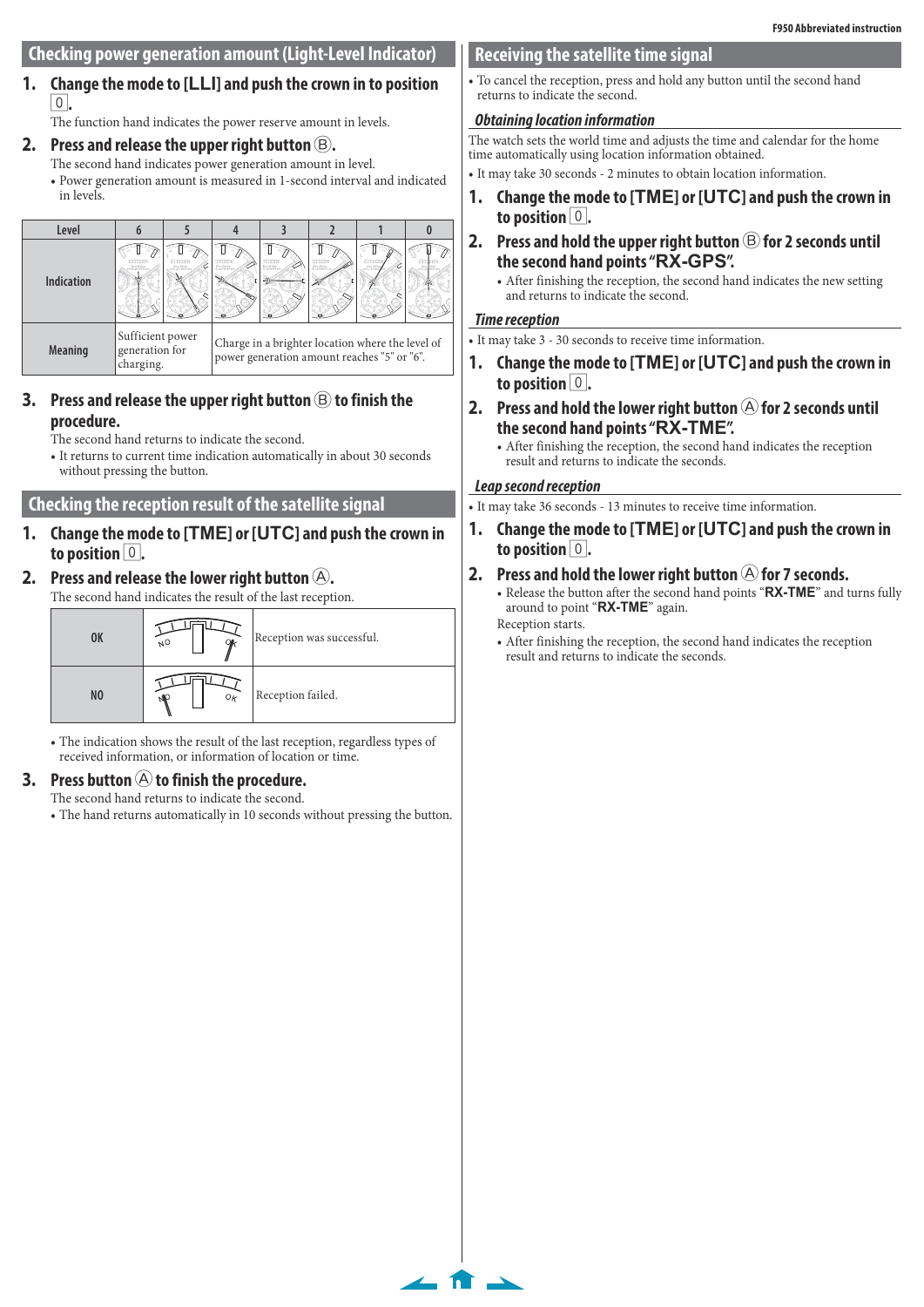This watch can indicate the time around the world according to which of 39 time zones (offsets from UTC — Coordinated Universal Time) is chosen.

#### **1. Change the mode to [TME] or [LLI] and pull the crown out to position** 2**.**

The second hand indicates the current time zone setting of the home time. • When the mode is [**UTC**], you can only change the time zone setting of the home time.

# **2.** Press and release the upper right button  $\circledB$ .

The second hand indicates the current time zone setting of the local time. • Each time you press button  $\circledB$ , the minute hand of setting target slightly moves and the target (home time/local time) of time zone setting changes alternately.

### **3. Rotate the crown to choose a time zone.**

- Time indication changes.
- **4.** Push the crown in to position **0** to finish the procedure. The second hand returns to indicate the second.

# **How to read indication of the world time setting**

The watch has 39 time zone markers with several representative area names. A time zone is set by pointing the second hand at one of the markers. In the illustration on the right, the second hand points to 26 seconds and time zone setting  $is''+10.5$ ".

• Time zones are represented by offsets from UTC.



 $\leftarrow$  n  $\rightarrow$ 

#### **Table of time zones and representative places**

(Based on information as of January 2018)

| <b>Time</b><br>zone | <b>Second</b><br>hand    | Area<br>name | Representative<br>area | <b>Time</b><br>zone | <b>Second</b><br>hand | Area<br>name | Representative<br>area |
|---------------------|--------------------------|--------------|------------------------|---------------------|-----------------------|--------------|------------------------|
| 0                   | $\theta$                 | <b>LON</b>   | London                 | $+11$               | 27                    | <b>NOU</b>   | Noumea                 |
| $+1$                | $\overline{\mathcal{L}}$ | <b>PAR</b>   | Paris                  | $+12$               | 29                    | <b>AKL</b>   | Auckland               |
| $+2$                | $\overline{4}$           | <b>ATH</b>   | Athens                 | $+12.75$            | 31                    |              | Chatham<br>Islands     |
| $+3$                | 6                        | <b>RUH</b>   | Riyadh                 | $+13$               | 32                    | TBU          | Nuku'alofa             |
| $+3.5$              | 7                        |              | Tehran                 | $+14$               | 34                    |              | Kiritimati             |
| $+4$                | 8                        | <b>DXB</b>   | Dubai                  | $-12$               | 36                    |              | Baker Island           |
| $+4.5$              | 9                        |              | Kabul                  | $-11$               | 38                    | <b>MDY</b>   | Midway                 |
| $+5$                | 10                       | KHI          | Karachi                |                     |                       | <b>HNL</b>   | Honolulu               |
| $+5.5$              | 12                       | <b>DEL</b>   | Delhi                  | $-10$               | 40                    |              |                        |
| $+5.75$             | 13                       |              | Kathmandu              | $-9.5$              | 41                    |              | Marquesas<br>Islands   |
| $+6$                | 14                       | <b>DAC</b>   | Dhaka                  | -9                  | 42                    | <b>ANC</b>   | Anchorage              |
| $+6.5$              | 15                       |              | Yangon                 | -8                  | 44                    | <b>LAX</b>   | Los Angeles            |
| $+7$                | 16                       | <b>BKK</b>   | Bangkok                | -7                  | 46                    | <b>DEN</b>   | Denver                 |
| $+8$                | 18                       | <b>BJS</b>   | Beijing/Hong           | -6                  | 48                    | <b>CHI</b>   | Chicago                |
|                     |                          | (HKG)        | Kong                   | -5                  | 50                    | <b>NYC</b>   | New York               |
| $+8.5$              | 19                       |              | Pyongyang              | -4                  | 52                    | <b>MAO</b>   | Manaus                 |
| $+8.75$             | 20                       |              | Eucla                  | $-3.5$              | 53                    |              | St. John's             |
| $+9$                | 21                       | TYO          | Tokyo                  | -3                  | 54                    | <b>RIO</b>   | Rio de Janeiro         |
| $+9.5$              | 23                       | <b>ADL</b>   | Adelaide               |                     |                       |              | Fernando de            |
| $+10$               | 25                       | <b>SYD</b>   | Sydney                 | $-2$                | 56                    | <b>FEN</b>   | Noronha                |
| $+10.5$             | 26                       |              | Lord Howe<br>Island    | $-1$                | 58                    | <b>PDL</b>   | Azores                 |

# **Interchanging the home time and local time**

**1. Change the mode to [TME] or [LLI] and push the crown in to position**  $\vert 0 \vert$ .

# **2.** Press and release both the lower right button  $\bigcirc$  and upper **right button** B **at the same time.**

A confirmation tone sounds and the home time and local time interchange. • Date and day-of-week indication follows the new home time after the interchange.

# **Setting the summer time**

**1. Change the mode to [TME] or [LLI] and pull the crown out to position** 2**.**

The function hand indicates summer time setting of the home time (**ON/ OFF**).

• When the mode is [**UTC**], you can only change summer time setting of the home time.

# **2.** Press and release the lower right button  $\Theta$ .



• Each time you press button  $\textcircled{A}$ , the summer time setting (ON/OFF) changes alternately.

# **3.** Press and release the upper right button  $(B)$ .

The function hand indicates summer time setting of the local time (**ON/ OFF**).

• Each time you press button  $\mathcal{B}$ , the minute hand of setting target slightly moves and the target (home time/local time) of time zone setting changes alternately.

#### **4.** Press and release the lower right button  $\circledA$  to change summer **time setting of the local time.**

**5.** Push the crown in to position **0** to finish the procedure. The second hand returns to indicate the second.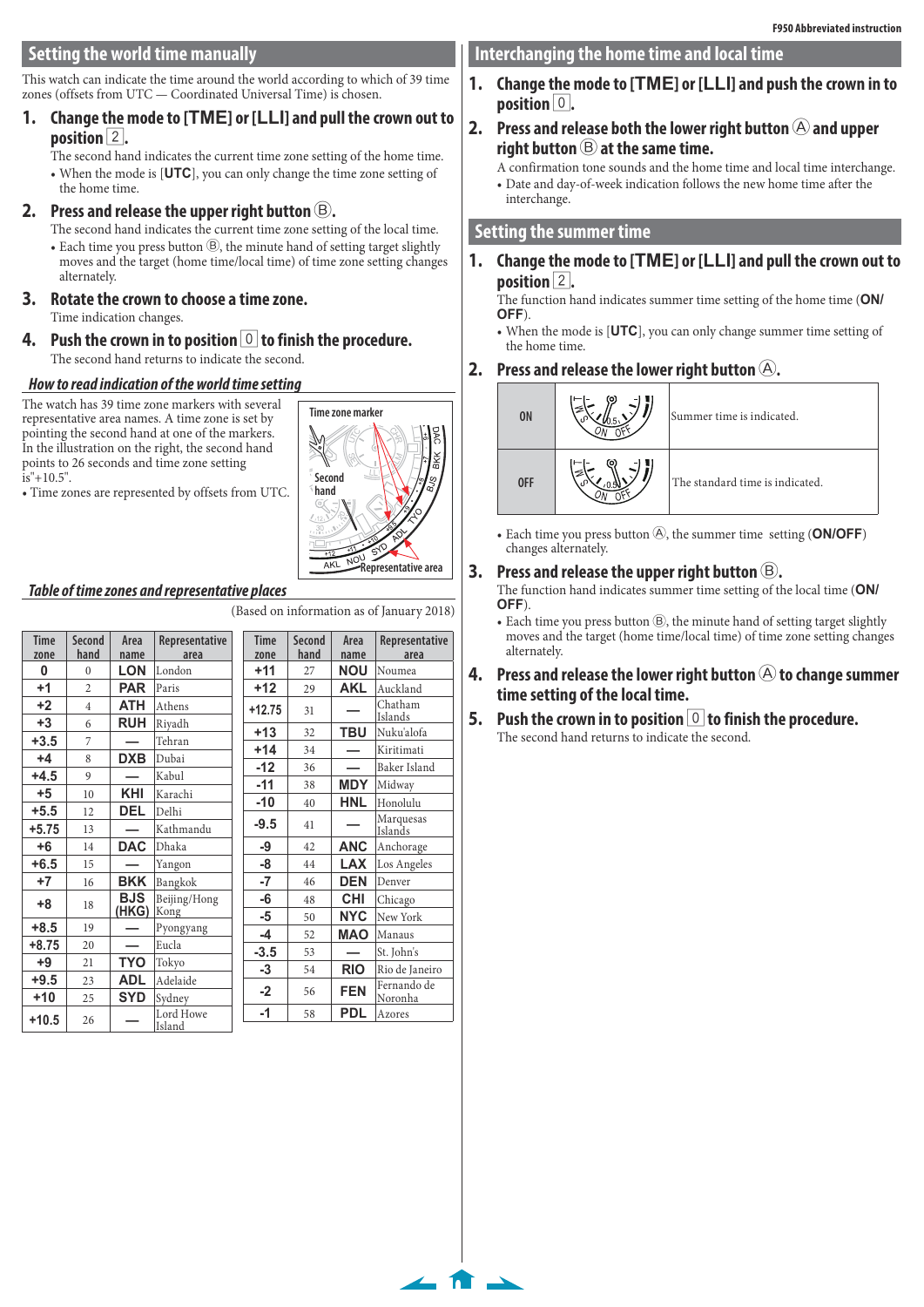### **Checking and adjusting the leap second setting**

• The leap second setting is adjusted automatically but it can be adjusted manually.

You can find a list of leap seconds at the homepage of IERS (INTERNATIONAL EARTH ROTATION & REFERENCE SYSTEMS SERVICE). **http://hpiers.obspm.fr/eop-pc/earthor/utc/TAI-UTC\_tab.html**

#### **1. Change the mode to [SET] and pull the crown out to position**  2**.**

The second hand stops.

**2.** Press and hold the lower left button  $\bigcirc$  for 2 seconds or more. Using the "0:00:00" position as the starting point, the minute and second hands indicate the leap second setting.



- **3. Turn the crown to adjust the setting if the leap second is not correct.**
	- Adjustable range is from 0 to -90 seconds.
- **4. Push the crown in to position** 0**.**
- **5. Change the mode to [TME] to finish the procedure.**

#### **Adjusting the time and calendar manually**

You can set the time and calendar of the home time manually.

- Execute world time setting beforehand following "Setting the world time manually".
- The time of the local time is corrected automatically following its time zone setting after setting the home time manually.
- **1. Change the mode to [SET] and pull the crown out to position**  2**.**

The second hand stops.

**2.** Press and hold the lower right button  $\widehat{A}$  for 2 seconds or **more.**

The minute hand slightly moves and time and calendar become adjustable.

- **3.** Press and release the lower right button  $\bigcirc$  repeatedly to **change the hand/indication to be corrected.**
	- Each time you press button  $\Theta$ , the target changes as follows: **Hour and minute** → **date** → **year/month** → **day of week** → (back to the top)
	- The hands and indications slightly move when selected to show they become adjustable.
- **4. Rotate the crown to adjust the hand/indication.**
	- Hour, minute and date move synchronously. Take care the time set is AM or PM. Change of date indication shows it just became AM.
	- Date indication changes to the next as the function indication rotates 5 times.
	- When you rotate the crown quickly a few times, the hand/indication will move continuously. To stop the rapid movement, rotate the crown in either direction.
	- Year and month are indicated with the second hand.

"Month" corresponds to one of the 12 zones shown in the figure below. Each number means month.



The year corresponds to the years since leap year and is indicated with the position of the second hand.



**3**



**5. Repeat steps 3 and 4.**

 $\leftarrow$  n  $\rightarrow$ 

7 **6. Push the crown in to position** 0 **in accordance with a reliable time source.**

The second hand starts moving from 0 second.

**7. Change the mode to [TME] to finish the procedure.**